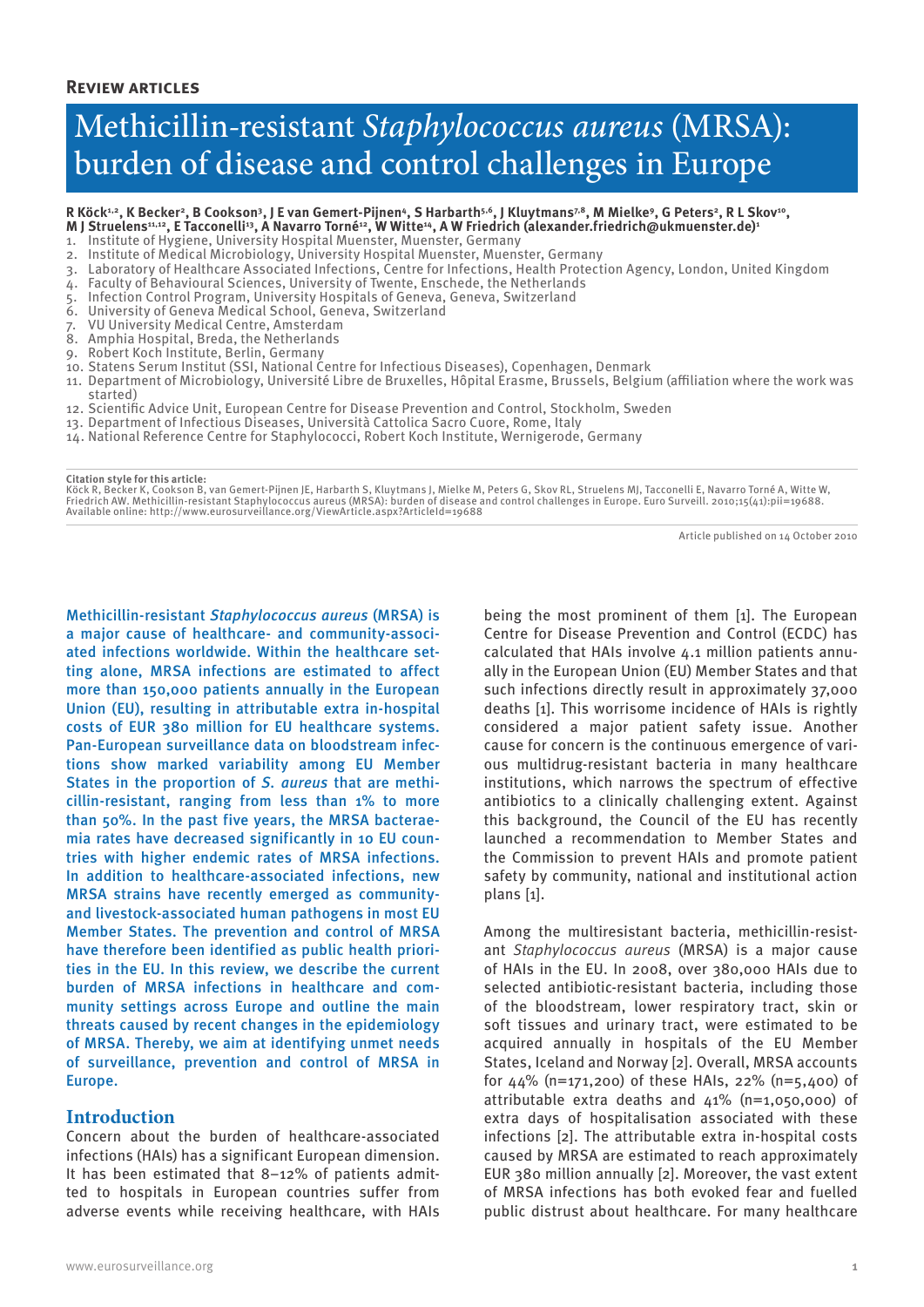consumers, this has made MRSA bloodstream infection rates an indicator of both quality of care and outcome.

In addition to the healthcare settings (healthcare-associated methicillin-resistant *Staphylococcus aureus*, HA-MRSA) [3], the burden of MRSA colonisation and infection has recently expanded to further ecological niches. Since the 1990s, an increasing incidence of MRSA infections arising in the community (communityassociated methicillin-resistant *Staphylococcus aureus*, CA-MRSA) has been reported from many countries worldwide [3]. More recently, MRSA have been found to colonise or infect livestock and humans exposed to those animals in several countries. Such MRSA have been dubbed livestock-associated methicillin-resistant *Staphylococcus aureus* (LA-MRSA) [4]. Interactions between these different reservoirs for MRSA have been reported, including nosocomial infections by CA-MRSA [5,6] and importation of LA-MRSA into hospitals [7].

MRSA is amongst the most challenging infection control issues. In this review, we delineate the burden of MRSA disease in Europe across healthcare sectors and review the economic impact of MRSA infections. Finally, we outline threats due to recent changes in the epidemiology of MRSA and identify unmet needs regarding surveillance, prevention and control of MRSA in Europe.

Methods

We searched PubMed and supplemented this with articles from our personal archives to retrieve the literature for this review. For the PubMed search, a restriction to articles published between 2001 and 2009 and written in English was applied. Our review is structured in two sections: (i). Epidemiology and burden of MRSA infections, in which we outline the main determinants of MRSA disease burden, compared to infections by methicillin-susceptible *S. aureus* (MSSA), and summarise recent trends in the epidemiology of MRSA in Europe in healthcare facilities, the community and

livestock; and (ii). Discussion on new reservoirs and control challenges, where, against the background of data described in the first section, we identify potential threats from the current epidemiology of MRSA in Europe and discuss perspectives for the prevention and control of MRSA in European countries.

### **Epidemiology and burden of MRSA infections**

#### **Burden of disease**

Monitoring the epidemiology and the burden of MRSA infections in European countries is crucial. This has been underlined by the finding that MRSA does not just replace MSSA as a causative agent for infections, but frequently adds to the latter's disease burden, leading to a net increase in the incidence of *S. aureus* infections (Table 1) [8,9].

Moreover, it has been debated whether MRSA bacteraemia causes higher mortality than MSSA bacteraemia, e.g. due to vancomycin's inferiority in the treatment of deep-seated *S. aureus* infections, compared with semisynthetic penicillins, compared with semi-synthetic penicillins used for MSSA [10]. Two meta-analyses have found an increased mortality risk of 1.93 (95% CI: 1.54 to 2.42) [10] and 2.03 (95% CI: 1.55 to 2.65) [11] associated with MRSA bacteraemia compared with MSSA. However, there is an ongoing discussion about methodological flaws of the studies included in these meta-analyses, e.g. with respect to whether they fully adjusted for appropriateness of therapy and severity of underlying diseases. Table 2 contains an update of additional (published between 2001 and 2009) regarding this issue: their results still do not clearly answer the initial question.

Besides effects on mortality, several studies mainly from the USA have indicated that MRSA infections cause a significant additional financial burden over

#### **TABLE 1**

Key elements in the recent epidemiology of MRSA infections in Europe

| Characteristic                 | Summary                                                                                                                                                                                                                                                                                   |  |
|--------------------------------|-------------------------------------------------------------------------------------------------------------------------------------------------------------------------------------------------------------------------------------------------------------------------------------------|--|
| <b>MRSA vs MSSA infections</b> | Recent investigations indicate that:<br>• MRSA adds to the total burden of S. aureus disease:<br>• Invasive MRSA infections are associated with a higher mortality compared with MSSA;<br>• MRSA infections generate extra costs of care mainly due to prolonged length of hospital stay. |  |
| Epidemiological reservoirs     | In European countries, MRSA is associated with three main reservoirs: healthcare institutions (HA-MRSA),<br>the community (CA-MRSA), and livestock (LA-MRSA).                                                                                                                             |  |
| <b>HA-MRSA</b>                 | According to the pan-European surveillance systems, EARSS and HELICS, the prevalence of HA-MRSA<br>infection markedly varies between countries but has been decreasing in several over the past five years.                                                                               |  |
| CA-MRSA                        | CA-MRSA infections have emerged in most European countries but are still less frequent overall than<br>HA-MRSA infections.                                                                                                                                                                |  |
| <b>LA-MRSA</b>                 | In the majority of European countries, livestock is colonised with MRSA. The impact of this reservoir on<br>public health is unclear.                                                                                                                                                     |  |

CA-MRSA: community-associated methicillin-resistant *Staphylococcus aureus*; EARSS: European Antimicrobial Resistance Surveillance System; HA-MRSA: healthcare-associated methicillin-resistant *Staphylococcus aureus*; HELICS: Hospital in Europe Link for Infection Control through Surveillance; LA-MRSA: livestock-associated methicillin-resistant *Staphylococcus aureus*; MRSA: methicillin-resistant *Staphylococcus aureus*; MSSA: methicillin-susceptible *Staphylococcus aureus*.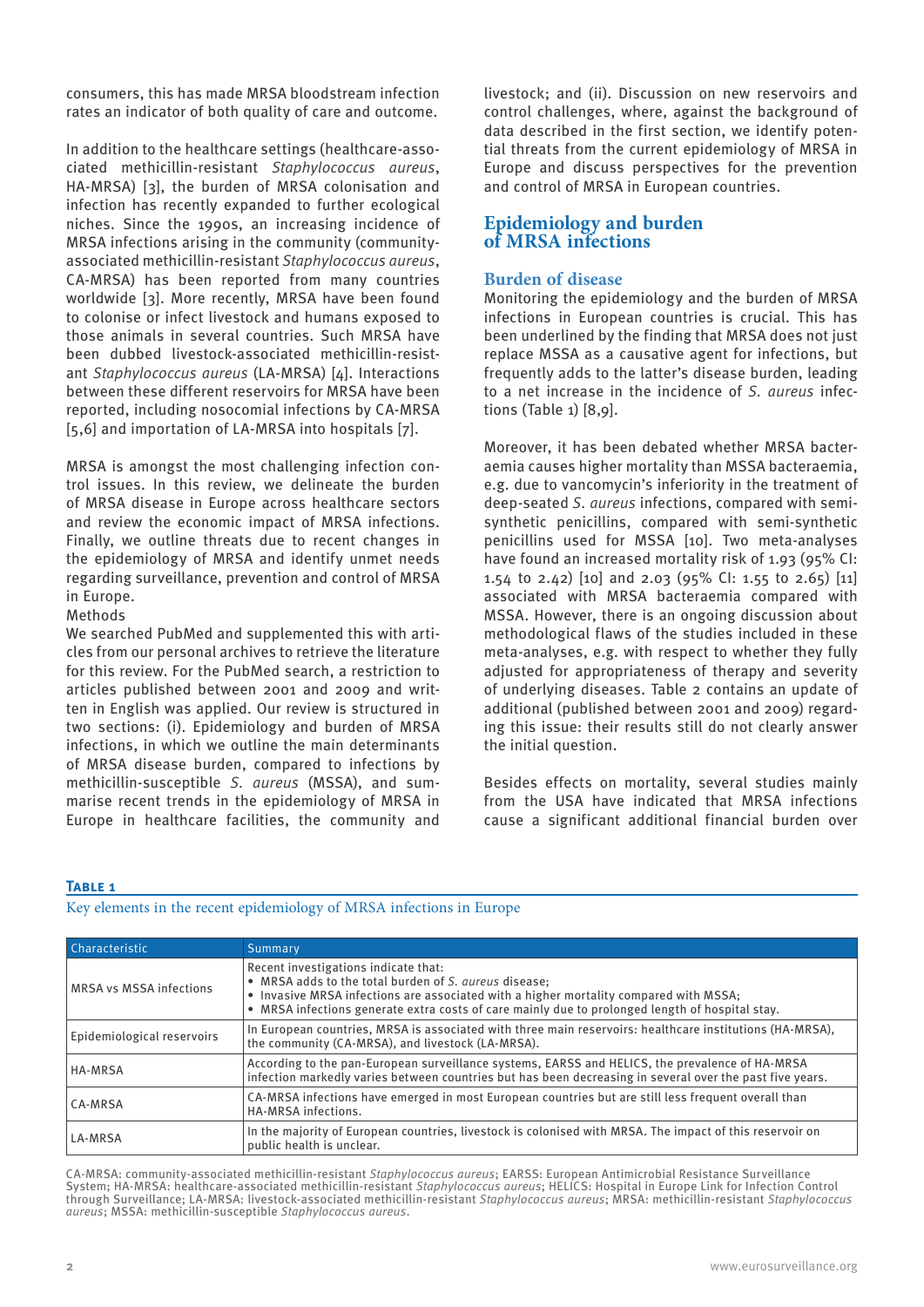**Table 2**

Estimates of mortality of MRSA bacteraemia compared with MSSA bacteraemia from studies published between 2001 and 2009\* Estimates of mortality of MRSA bacteraemia compared with MSSA bacteraemia from studies published between 2001 and 2009\*

| 17%<br>50% <sup>a</sup><br>64%<br>12%c<br>34% <sup>d</sup><br>35%d<br>43%e<br>$23\%$ <sup>†</sup><br>1,148 (74)<br>815 (46.9)<br>378 (25.1)<br>85 (44.7)<br>(† 1) 8 5 1<br>348 (28)<br>143 (38)<br>99 (30)<br>Single-centre, tertiary-care teaching hospital, USA, 1997-2000<br>Single-centre, university hospital, Belgium, 1992-1998<br>Single-centre, university hospital, Taiwan, 1990-2004<br>Single-centre, university hospital, France, 1997-1998<br>Veterans affairs healthcare system, USA, 1995-2003<br>Single-centre, university hospital, USA, 1996-2001<br>Single-centre, teaching hospital, UK, 1995-2000<br>Multi-centre, Germany, 1997-2002 | 5%<br>$28\%$ <sup>a</sup><br>$24\%^{b}$<br>20%e<br>20% <sup>d</sup><br>12% <sup>d</sup> | $1.72(0.92 - 3.20)$<br>$1.93(1.18 - 3.18)$<br>$1.78(1.3 - 2.44)$<br>$2.97(1.12 - 7.88)$<br>$5.4(1.5-18.7)$<br>$1.8(1.2-3.0)$ | Shurland et al. [15]<br>Reed SD et al. [16]<br>Melzer et al. [14]<br>Wang et al. [12]<br>Blot et al. [13] |
|-------------------------------------------------------------------------------------------------------------------------------------------------------------------------------------------------------------------------------------------------------------------------------------------------------------------------------------------------------------------------------------------------------------------------------------------------------------------------------------------------------------------------------------------------------------------------------------------------------------------------------------------------------------|-----------------------------------------------------------------------------------------|------------------------------------------------------------------------------------------------------------------------------|-----------------------------------------------------------------------------------------------------------|
|                                                                                                                                                                                                                                                                                                                                                                                                                                                                                                                                                                                                                                                             |                                                                                         |                                                                                                                              |                                                                                                           |
|                                                                                                                                                                                                                                                                                                                                                                                                                                                                                                                                                                                                                                                             |                                                                                         |                                                                                                                              |                                                                                                           |
|                                                                                                                                                                                                                                                                                                                                                                                                                                                                                                                                                                                                                                                             |                                                                                         |                                                                                                                              |                                                                                                           |
|                                                                                                                                                                                                                                                                                                                                                                                                                                                                                                                                                                                                                                                             |                                                                                         |                                                                                                                              |                                                                                                           |
|                                                                                                                                                                                                                                                                                                                                                                                                                                                                                                                                                                                                                                                             |                                                                                         |                                                                                                                              |                                                                                                           |
|                                                                                                                                                                                                                                                                                                                                                                                                                                                                                                                                                                                                                                                             |                                                                                         |                                                                                                                              | Talon et al. [17]                                                                                         |
|                                                                                                                                                                                                                                                                                                                                                                                                                                                                                                                                                                                                                                                             | $20\%$ <sup>f</sup>                                                                     | $1.2(0.68 - 2.12)$                                                                                                           | Cosgrove SE et al. [18]                                                                                   |
|                                                                                                                                                                                                                                                                                                                                                                                                                                                                                                                                                                                                                                                             | 6%                                                                                      | $3.84(1.51 - 10.2)$                                                                                                          | Gastmeier et al. [19]                                                                                     |
| 34% <sup>a</sup><br>461 (50)<br>Two centres, teaching hospital UK, 1997–2004                                                                                                                                                                                                                                                                                                                                                                                                                                                                                                                                                                                | $27\%$ <sup>a</sup>                                                                     | $1.49(0.99 - 2.26)$                                                                                                          | Wyllie et al. [8]                                                                                         |
| $31\%$ <sup>a</sup><br>353 (48)<br>Single-centre, teaching hospital, USA, 1999-2001                                                                                                                                                                                                                                                                                                                                                                                                                                                                                                                                                                         | 15% <sup>a</sup>                                                                        | $1.4(0.7 - 3.0)$                                                                                                             | Lodise et al. [20]                                                                                        |
| 55% <sup>a</sup><br>111 (55)<br>Single-centre, teaching hospital, Brazil, 2000-2001                                                                                                                                                                                                                                                                                                                                                                                                                                                                                                                                                                         | $25\%$ <sup>a</sup>                                                                     | $2.52(0.96 - 6.6)$                                                                                                           | Guilarde et al. [21]                                                                                      |
| 10% <sup>a</sup><br>215 (14)<br>Single-centre, university hospital, Taiwan, 2001-2006                                                                                                                                                                                                                                                                                                                                                                                                                                                                                                                                                                       | $13\%$ <sup>a</sup>                                                                     | $0.73(0.21 - 2.60)$                                                                                                          | Wang et al. [22]                                                                                          |
| 42% 5<br>154 (43)<br>Single-centre, university hospital, Belgium, 2002-2004                                                                                                                                                                                                                                                                                                                                                                                                                                                                                                                                                                                 | $24\%$                                                                                  | 3.04 (1.15-8.04)                                                                                                             | Libert et al. [23]                                                                                        |
| 42% <sup>d</sup><br>521 (13)<br>Single-centre, university hospital, Germany, 2002-2007                                                                                                                                                                                                                                                                                                                                                                                                                                                                                                                                                                      | 19% <sup>d</sup>                                                                        | $2.6(1.4 - 4.9)$                                                                                                             | Rieg et al. [24]                                                                                          |
| 47% <sup>h</sup><br>68 (53)<br>Single-centre, tertiary care, USA, 2004-2005                                                                                                                                                                                                                                                                                                                                                                                                                                                                                                                                                                                 | 19% <sup>h</sup>                                                                        | 5.1 (1.1-22.9)                                                                                                               | Malani et al. [25]                                                                                        |

CI: confidence interval; MRSA: methicillin-resistant Staphylococcus aureus; MSSA: methicillin-susceptible Staphylococcus aureus; UK: United Kingdom; USA: United States of America. CI: confidence interval; MRSA: methicillin-resistant *Staphylococcus aureus*; MSSA: methicillin-susceptible *Staphylococcus aureus*; UK: United Kingdom; USA: United States of America. e Fourteen-day mortality. e Fourteen-day mortality. c Time frame of mortality not provided. · Time frame of mortality not provided. a Thirty-day mortality. a Thirty-day mortality.

b Mortality at the end of hospital stay. <sup>b</sup> Mortality at the end of hospital stay.

<sup>d</sup> Ninety-day/12-week mortality. d Ninety-day/12-week mortality.

f Seven-day mortality. f Seven-day mortality.

<sup>8</sup> Bloodstream infection-related mortality. g Bloodstream infection-related mortality. h Six-month mortality. h Six-month mortality.

# **Table 3**

Estimates from recently published (2001-2009) studies of hospital financial burden associated with MRSA infections compared with MSSA infections Estimates from recently published (2001–2009) studies of hospital financial burden associated with MRSA infections compared with MSSA infections

| Type of infection, setting of study                                                             | Number of patients                                    | Effect on hospital length of stay                                                                                                                                                                                             | Effects on costs                                                                                                                                                                  | Reference                                                                                               |
|-------------------------------------------------------------------------------------------------|-------------------------------------------------------|-------------------------------------------------------------------------------------------------------------------------------------------------------------------------------------------------------------------------------|-----------------------------------------------------------------------------------------------------------------------------------------------------------------------------------|---------------------------------------------------------------------------------------------------------|
| Bacteraemia, one teaching hospital,<br>USA, 1997-2000                                           | 96 MRSA vs 252 MSSA                                   | Median LOS: 9 days (MRSA) vs 7 days (MSSA), p=0.045; MRSA<br>independent risk factor for increased LOS (1.3-fold, p=0.016)                                                                                                    | Hospital charges after S. aureus bacteraemia: USD<br>26,424 (MRSA) vs USD 19,212 (MSSA), p=0.008                                                                                  | Cosgrove SE et<br>al. 118                                                                               |
| Haemodialysis-related infections,<br>one teaching hospital, USA,<br>1996-2001                   | 54 MRSA vs 89 MSSA                                    | Median LOS: 11d (MRSA) vs 7days (MSSA), p<0.001                                                                                                                                                                               | Adjusted median costs for initial hospitalisation: USD<br>21,251 (MRSA) vs USD 13,978 (MSSA), p=0.012 and<br>after 12 weeks: USD 25,518 (MRSA) vs USD 17,354<br>$(MSSA), p=0.015$ | Reed SD et al.<br>[16]                                                                                  |
| Surgical site infections, one tertiary<br>care and one community hospital,<br>USA, 1994-2000    | 121 MRSA vs 165 MSSA<br>vs 193 uninfected<br>controls | Median LOS after surgery: 5 days (uninfected) vs 14 days (MSSA)<br>vs 23 days (MRSA), P <o.oo1. 15="" after="" days<br="" infection:="" los="" median="">(MRSA) vs 10 days (MSSA), P&lt;0.001</o.oo1.>                        | Median costs for uninfected patients: USD 29,455 vs<br>USD 92,363 (MRSA) vs USD 52,791 (MSSA), p<0.001                                                                            | Engemann J et<br>al.  26                                                                                |
| BSIs, one tertiary care hospital, USA,   <sub>95</sub> MRSA vs 87 MSSA<br>$2000 - 2003$         |                                                       | p=0.003; adjusted mean excess LOS ratio: 1.1 (95% CI, 0.8-1.4,<br>LOS after infection: 10.5 days (MSSA) vs 20.5 days (MRSA),<br>not significant)                                                                              | USD 113,852 (MRSA); adjusted mean excess cost ratio:<br>Median total hospital costs: USD 42,137 (MSSA) vs<br>1.2 (95%Cl, 0.9-1.6, not significant)                                | Ben-David D<br>et al. [27]                                                                              |
| Ventilator-associated pneumonia,<br>16 teaching and 43 nonteaching<br>hospitals, USA, 2002-2003 | 95 MSSA vs 59 MRSA                                    | Total inpatient LOS: 20 days (MRSA) vs 15d (MSSA), p=0.04. MRSA   Patients with MRSA–VAP consumed excess resources<br>patients consumed excess resources of 3.8 inpatient days, p=0.08   of USD 7731 (p=0.035) in total costs |                                                                                                                                                                                   | Shorr AF et al.<br> 82                                                                                  |
| $\frac{1}{2}$                                                                                   | $\frac{1}{2}$                                         | $\frac{1}{2}$                                                                                                                                                                                                                 |                                                                                                                                                                                   | $\frac{1}{2}$ and $\frac{1}{2}$ and $\frac{1}{2}$ and $\frac{1}{2}$ and $\frac{1}{2}$ and $\frac{1}{2}$ |

BSI: bloodstream infection; ICU: intensive care unit; LOS: length of stay; MSSA: methicllin-resistant Staphylococcus aureus; MSSA: methicillin-susceptible Staphylococcus aureus; SSI: surgical site infection;<br>USA: United St BSI: bloodstream infection; ICU: intensive care unit; LOS: length of stay; MRSA: methicillin-resistant *Staphylococcus aureus*; MSSA: methicillin-susceptible *Staphylococcus aureus*; SSI: surgical site infection; USA: United States of America; USD: United States dollars; VAP: ventilator-associated pneumonia.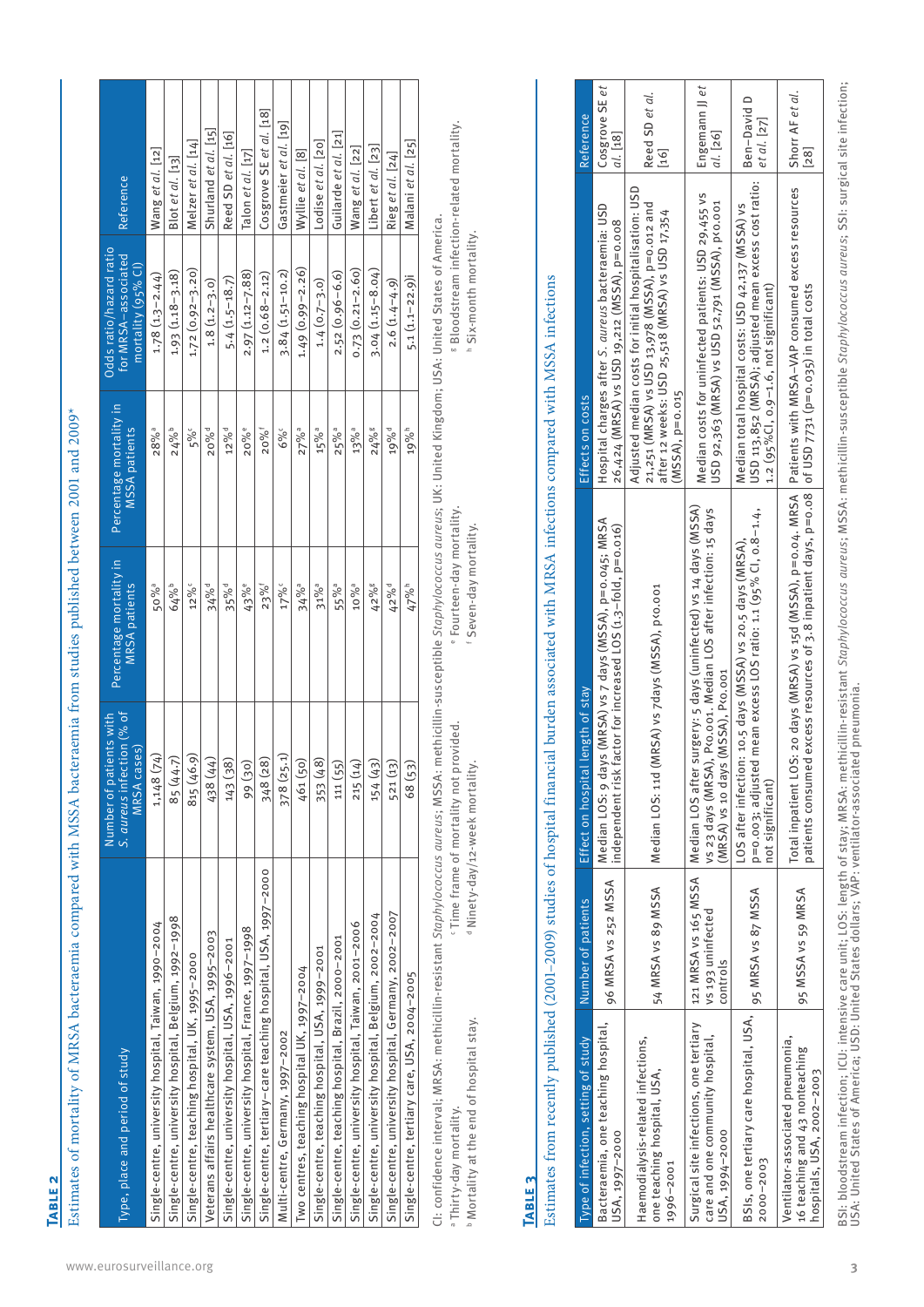MSSA infections after adjustment for co-morbidities, which is largely the result of prolonged hospital stay and occupation of isolation rooms (Table 3).

Moreover, a Dutch study has recently estimated that the implementation of a MRSA 'search and destroy' policy was highly cost–effective in one hospital under investigation [29]. During the study period, no MRSA bacteraemia was observed in this hospital. Assuming that 50% of all nosocomial *S. aureus* would be MRSA, if no search and destroy strategy had been implemented the authors estimated 36 MRSA bacteraemia cases per year were thus avoided [29].

Furthermore, it has been found that MRSA carriers are at risk for MRSA infection, since up to 29% of persons colonised with MRSA subsequently develop MRSA morbidity [30,31]. For example, MRSA carriers in long-term care facilities have a 1.4-fold increased risk for mortality within 36 months [32] and 5% of long-term carriers have been shown to die because of an MRSA infection within four years of carriage [30].

#### **Epidemiology of healthcare-associated MRSA**

Nosocomial infections acquired by patients receiving institutional healthcare have long been the classical presentation of MRSA infections. Risk factors for MRSA acquisition include hospital care, care in chronic care facilities and nursing homes for elderly people, presence of indwelling devices or chronic wounds and previous antibiotic treatment.

The majority of HA-MRSA strains isolated in European countries have emerged from the introduction of the staphylococcal cassette chromosome *mec* (SCC*mec*) harbouring the methicillin-resistance gene *mec*A, into five *S. aureus* clonal complexes (CC), as defined by multi–locus sequence typing (MLST): CC5, CC8, CC22, CC $30$  and CC $45$  [ $3$ ].

Recent data on the burden of HA-MRSA disease on a European scale are available from two surveillance systems supported by ECDC (EARSS, HELICS). The European Antimicrobial Resistance Surveillance System (EARSS) is used in most European countries to record the incidence of bloodstream and cerebrospinal MRSA infections, representing severe clinical courses of (mostly HA-) MRSA morbidity. As shown recently, hospitals contributing to EARSS provide care for about 20% of the EU population, accession countries and Israel [33]. However, EARSS coverage ranges between 5% and 100%, depending on the country, and therefore representative data from all countries are not available [33]. In 2008, the proportion of MRSA in *S. aureus* blood culture isolates was less than 5% in Denmark, Estonia, Finland, Iceland, the Netherlands, Norway and Sweden. In three countries (Austria, Luxembourg, Slovenia), a proportion of less than 10% was found, while in eight countries the proportion was between 10%-24% (Belgium, Czech Republic, France, Germany, Hungary, Latvia, Poland, Switzerland) In total, 13 countries reported a proportion equal to or above 25% (Bulgaria, Croatia, Cyprus, Greece, Israel, Italy, Malta, Portugal, Republic of Ireland, Romania, Spain, Turkey, United Kingdom) including two countries (Malta, Portugal) with proportions above 50% [33].

The attributable fraction of HAI caused by MRSA is documented by the EU-wide surveillance network of infections in intensive care units (ICUs), which was established under the name "HELICS". In 2007, the HELICS network (involving 13 European countries) reported that, of 54,574 patients staying in an ICU for more than two days, 6.2% acquired pneumonia. Overall, 17% of all cases of ICU-acquired pneumonia [34] were caused by *S. aureus*, 33% of which were MRSA. Moreover, ICU-acquired BSIs were caused by *S. aureus* in 11% of all 4,812 cases included in the report with an MRSA proportion of 42% [34].

According to EARSS 2008 data, a significant declining trend of invasive MRSA infections has been observed in Austria, Poland, Latvia, Romania, Italy, France, Belgium and the United Kingdom over the last four years of surveillance [33]. Likewise, there was a significant decrease in the mean incidence of ICU-acquired MRSA infection reported via HELICS between 2004 and 2007 [34]. These trends illustrate that many European countries have experienced successes in the prevention and control of MRSA in the healthcare setting as indicated by either continuously low incidence rates or recently decreasing rates of MRSA infections.

#### **Epidemiology of community-associated MRSA**

Until the 1990s, infections due to MRSA were rarely observed in the community. Since then, a rapid emergence of CA-MRSA was first reported from Australia and the USA, where outbreaks were described amongst underprivileged aboriginal communities, schoolchildren, prison inmates, soldiers, athletes and men who have sex with men [35]. These communities have not been reported so far as major reservoirs for CA-MRSA in Europe. Risk factors for the development of CA-MRSA infection include close contact with other people with CA-MRSA, e.g. having a family member from a country with a high prevalence of CA-MRSA, living in crowded facilities, poor hygiene, sharing of personal items and performing contact sports [36,37]. These observations help to elucidate the spread of MRSA outside healthcare settings. So far, the most important risk factor for CA-MRSA infections in many European countries is travel to countries with a higher prevalence of CA-MRSA [38-40].

CA-MRSA causes mainly skin- and soft-tissue infections ranging in severity from furuncles to necrotising fasciitis [37]. Moreover, the description of serious invasive CA-MRSA infections, such as necrotising pneumonia, is cause for concern, because these infections are associated with a lethality of up to 75% [41].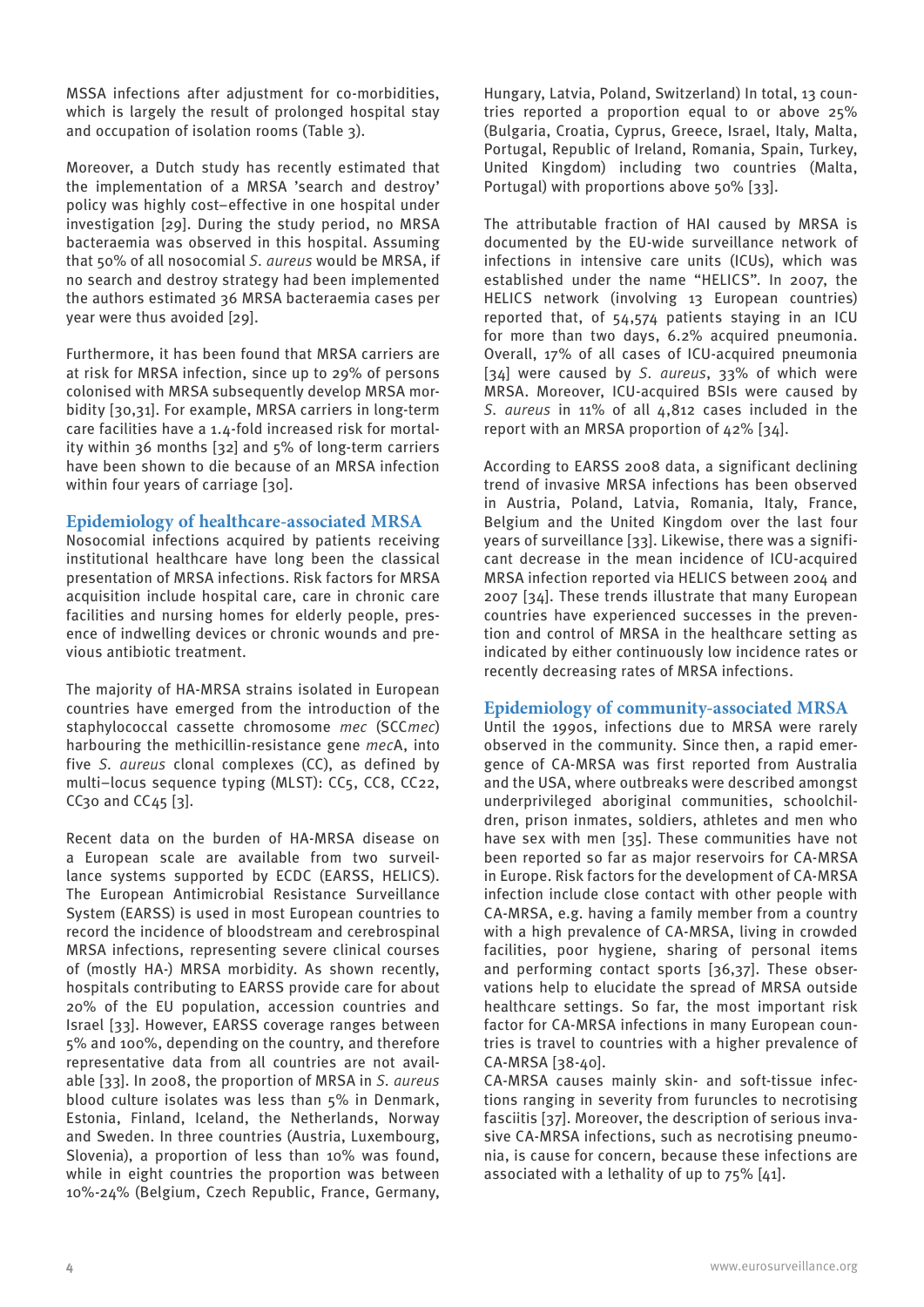The epidemic rise in CA-MRSA infections in the USA was mainly due to the successful spread of an MRSA strain associated with the pulsed-field gel electrophoresis (PFGE) profile USA300 within the MLST ST8/ SCC*mec* IV clone and harbouring the *lukS-lukF* genes, encoding the Panton-Valentine leukocidin (PVL) [35]. Other clones have contributed to this epidemic to a lesser extent [3].

In several European countries, infections due to the predominant USA clone (USA300/ST8) have also been reported [39,42-44]. However, the spread of this clone seems hitherto limited in Europe where other PVL-positive CA-MRSA clones, especially ST80/t044/ SCC*mec* IV, are also prevalent [3,46].

Defining the overall burden of CA-MRSA in European countries and comparing proportions of CA-MRSA among all MRSA isolates between different studies is hindered by differences in the definitions used [37]. However, the proportion of CA-MRSA with respect to total MRSA is reported to range between 1% and 2% in Spain and Germany [42,43] and 29–56% in Denmark and Sweden, partly reflecting the low prevalence of HA-MRSA in these Scandinavian countries [47,48]. Among outpatients with *S. aureus* infections, MRSA accounted for 6% in the Ligurian region in Italy [49], 14% in Germany [50], 18% in France [51] and 30% in Greece [52].

#### **Epidemiology of livestock-associated MRSA**

Recently, it has been found that the burden of MRSA colonisation and infection also involves animals, particularly livestock. In Europe, a recent survey published by the European Food Safety Authority (EFSA) identified MRSA in pig holdings of 17 EU Member States [53]. The MRSA clone, which was isolated from the vast majority of pigs, was non-typeable by PFGE after *Sma*I digestion – due to DNA methylation not, however, affecting the *Sma*I isoschizomer *Cfr*9I [54] – was tetracycline-resistant, and belonged to MLST CC398 [53]. Besides swine, MRSA CC398 strains have also been detected in other animals such as cattle [55] and poultry [4]. Although the animals are mostly colonised by MRSA, infections have been described in pigs [56] and horses [57].

The impact of a livestock reservoir for humans is currently under investigation. Whereas 23–38% of persons having contact with MRSA-positive pigs or veal calves were colonised with MRSA [7,58,59], only 4% of their family members, who had no direct exposure to the animals, were colonised in one study [60]. In areas with a high density of MRSA CC398-positive swine, this clone can influence the MRSA epidemiology markedly in healthcare settings. For instance, it has led to a three-fold increase in MRSA incidence over a few years in a Dutch hospital located in a pig-dense area [7], and, in a German hospital situated in a region with intense livestock farming, 22% of MRSA patients colonised with MRSA at hospital admission carried it [61].

This continuous import of MRSA CC398 from an animal reservoir into hospitals can result in nosocomial spread of MRSA to patient groups susceptible to the development of MRSA infections [44]. Nosocomial transmission of MRSA CC398 has indeed been reported [62]. Moreover, this strain has caused severe human infections such as endocarditis, soft-tissue infections and ventilator-associated pneumonia [63-65].

Nevertheless, the burden of human infections caused by MRSA CC398 in Europe remains poorly understood. The proportion of MRSA CC398 among all MRSA ranges from  $0.3\%$  in Germany [65] to  $41\%$  in the Netherlands [66]. Matters of further concern include the facts that PVL-encoding genes have been detected in a few MRSA CC398 isolates [67] and a *cfr* plasmid conferring resistance against oxazolidinones was found in an MRSA CC398 background [68].

Another potential human health threat is related to food contamination with MRSA, which was documented by a Dutch study in 11.9% of retail meat products from several animal species, including beef (10.6%), pork (10.7%) and chicken (16%) [69]; detection by use of enrichment cultures only suggests low quantity contamination. The majority of these isolates belonged to the CC398 lineage, with only 15% to other clonal lineages [69]. To date, two outbreaks of human disease have been related to the consumption of MRSAcontaminated meat, one as a classical food intoxication [70] and the other with contaminated food as the source of nosocomial transmission [71]. Both were caused by non-CC398 MRSA strains. Thus, presently, food does not seem to be an important source for MRSA transmission or infection.

#### **New reservoirs and control challenges**

The recently decreasing or maintained low-level incidence of HA-MRSA in BSIs in many European countries [33] is encouraging. In a majority of countries, these successes can be linked to the implementation of multi– faceted preventive interventions (including measures focussing on screening, contact precautions, decolonisation, antibiotic stewardship, or bundles of preventive measures and care). In France, a national hospital infection control programme has been initiated and developed over 16 years, resulting in a 30% reduction of surgical site infections and a 20% decrease in MRSA rates from blood cultures [72]. In Belgium, a sustained decrease in the incidence of HA-MRSA infections was recorded between 2004 and 2008, measureable as a decrease in the mean proportion of MRSA of *S. aureus* (30–25%) and a decrease in the median incidence of nosocomial MRSA (3.2 to 1.6 per 100 admissions) [73]. This success has been achieved by a multi–faceted approach, including the update and strengthening of national MRSA guidelines, the extension of prospective surveillance and screening activities [74], and activities to promote the prudent use of antibiotics [75]. In England, a governmental reduction target in MRSA bacteraemia was set in 2004, demanding halving the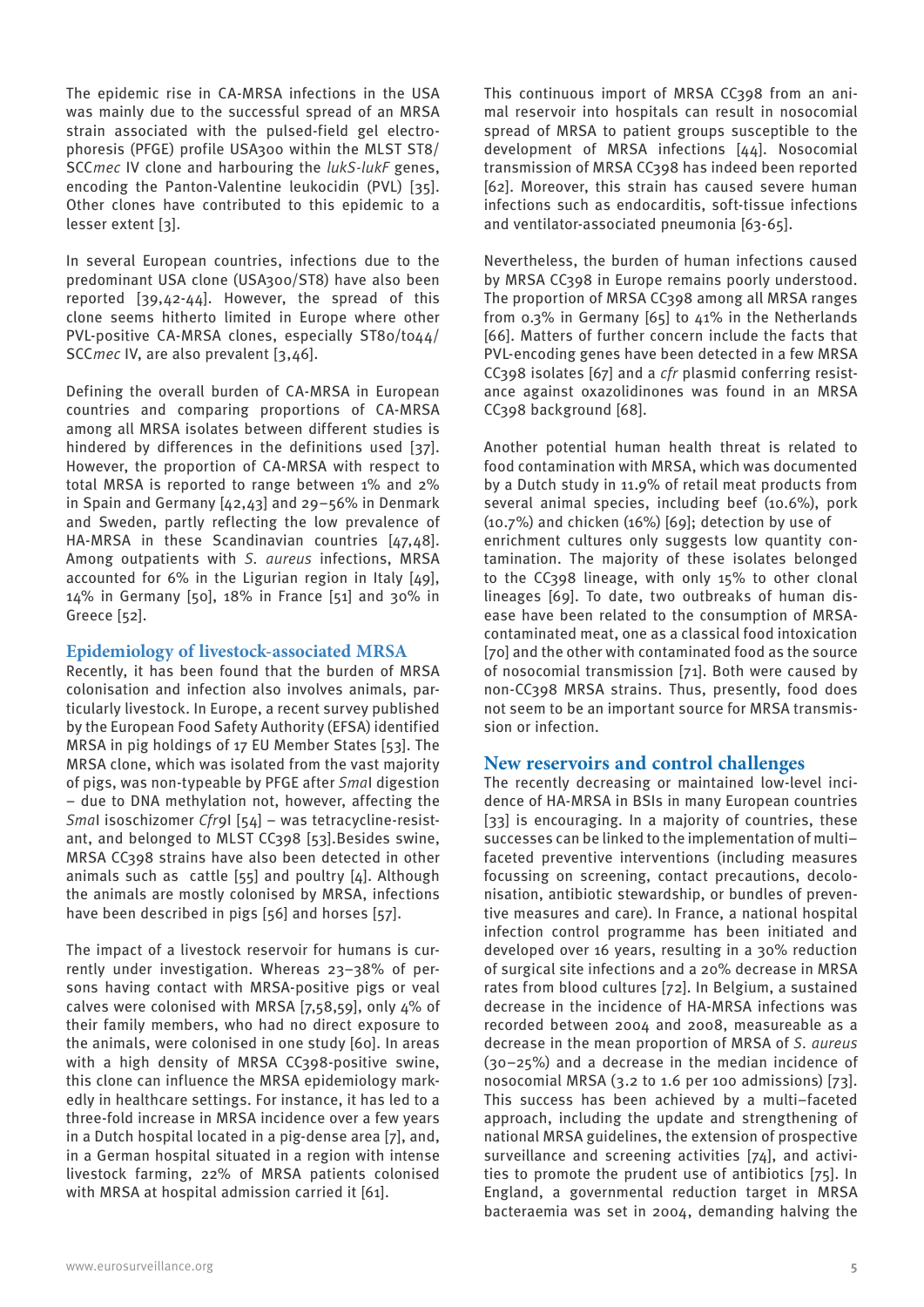number of MRSA isolated from blood cultures by 2008, against the baseline of 2003–2004. In order to achieve this aim, a bundle of measures was consecutively implemented in English hospitals, including the mandatory reporting of all MRSA bacteraemia by the hospital chief executive officers, public benchmarking of MRSA incidence rates, the production of guidance on preventing HAIs, the establishment of a national hand hygiene campaign, prudent use of antibiotics, and the implementation of so called 'high impact interventions', i.e. care bundles focussing on key clinical procedures that can increase the risk of infection if not performed appropriately (e.g. central venous catheter care) [76]. After five years, data confirm a 62% reduction in the incidence of MRSA from blood cultures in England [77].

To what extent the multi–faceted approaches linked to the decreasing trends in MRSA infections in these countries can serve as examples of good practice for planning and implementing national control interventions in other EU countries with different healthcare structures and resource attribution, remains to be seen.

Nevertheless, the burden of HA-MRSA extends beyond acute care hospitals to long-term care facilities (LCTFs), such as nursing homes. This has been underlined in several studies showing high prevalence rates of MRSA carriage among LTCF residents and marked rate variation between nursing homes and regions in Belgium (2–43%) [78], Germany (1%) [79], Spain (16%) [80], France (38%) [81] and the UK (5–23%) [82,83]. Despite this variation, in the majority of cases, the clonal structure of MRSA isolates from nursing home residents was closely related to that found among patients in neighbouring acute care hospitals [78]. In addition, a recent study has shown that within six weeks after discharge from a hospital, less than 14% of LTCF residents are readmitted [84], which highlights that an appreciable percentage of patients circulates between hospital and LTCF several times per year. Consequently, effective MRSA containment in the healthcare setting cannot be limited to acute care hospitals, but must include LCTFs also. Otherwise, the significant MRSA reservoir that has developed in LTCFs and the transmission dynamics between LTCFs and acute care hospitals due to the transfer of patients is bound to compromise control. That this problem may be underestimated is indeed suggested by an admittedly limited number of published investigations [85].

A second challenge concerns CA-MRSA which has now emerged across Europe. Although its prevalence is still considerably lower than in the USA, the number of CA-MRSA infections appears to be increasing, especially in those European countries where the incidence of HA-MRSA is low and surveillance of MRSA more extensive [30,31]. The problem of CA-MRSA infections is not limited to the community but also affects nosocomial infections due to the introduction of CA-MRSA in healthcare settings [86,87]. In addition, only a limited number of European countries have developed national strategies and no common European strategy has yet been developed for the surveillance or the prevention of CA-MRSA spread.

The final challenge to tackle is the animal MRSA reservoir. Despite the EU-wide spread of MRSA in pigs, its implications for humans directly or indirectly exposed to livestock and for patients attending healthcare institutions located in farming areas remain unclear. Although epidemic spread of LA-MRSA among persons without direct contact to animals is rare, and the burden of human infections caused by LA-MRSA strains is still lower than that observed for CA-MRSA, infection control guidelines in many European countries should address the potential risk of acquiring MRSA via contact with livestock farming.

#### **Conclusions**

MRSA infections constitute an important and still evolving public health challenge for European countries. Successful MRSA control in some countries and facilities offers opportunities for identifying effective interventions and reassessment of best practice. In contrast, the rapid emergence of MRSA in the community and in livestock underpins the fact that MRSA transmission can occur in everyday life, in home care, during travel, leisure activities, cross-border commuting,

#### **Table 4**

Controlling MRSA: public health challenges and perspectives

| Objective                                       | Need for improvement                                                                                                                                                  |
|-------------------------------------------------|-----------------------------------------------------------------------------------------------------------------------------------------------------------------------|
| Strengthening prevention and control of HA-MRSA | Systematic assessment of effectiveness of MRSA control strategies and review of<br>national guidelines for MRSA prevention and control                                |
| Control of emerging threats                     | Guidance on the prevention and control of CA-MRSA, LA-MRSA and HA-MRSA in long-<br>term care facilities                                                               |
| Intersectoral coordination                      | Coordinated actions to control the spread of MRSA between different healthcare<br>sectors (hospitals, long-term care facilities, ambulatory care) and veterinary care |
| European healthcare cooperation                 | European-wide concerted actions to control cross-border MRSA spread                                                                                                   |

CA-MRSA: community-associated methicillin-resistant *Staphylococcus aureus*; HA-MRSA: healthcare-associated methicillin-resistant *Staphylococcus aureus*; LA-MRSA: livestock-associated methicillin-resistant *Staphylococcus aureus*; MRSA: methicillin-resistant *Staphylococcus aureus*.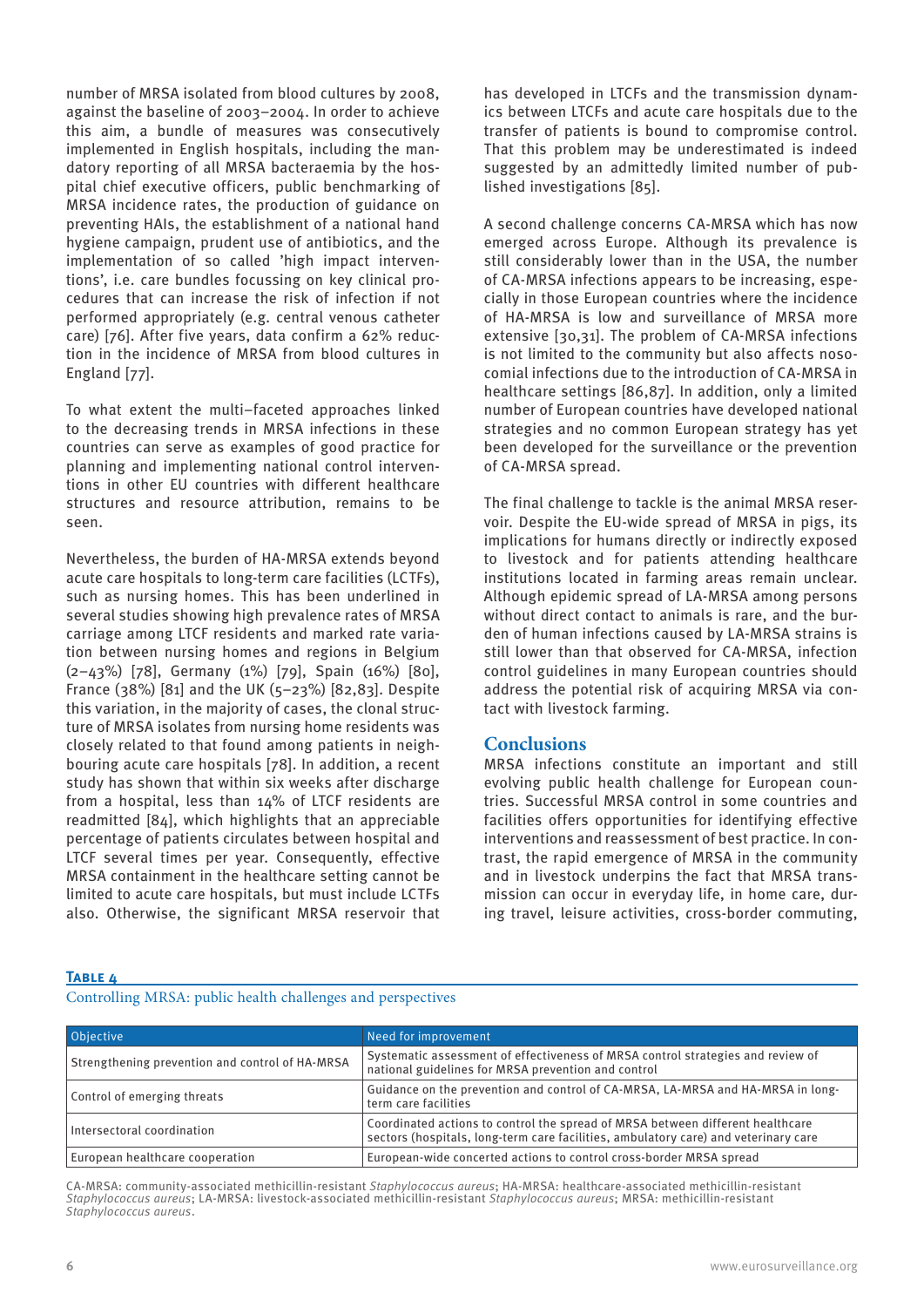exposure to contaminated food samples or livestock transport. For long-term success in controlling MRSA, coordinated actions between different healthcare sectors (acute, long-term, ambulatory) and veterinary care are warranted and concerted efforts at European level will be of increasing importance. These efforts should begin with an agreement upon definitions for CA- and LA-MRSA and continue with the improvement of evidence-based guidance and the implementation of preventive measures to result in better prevention and control of MRSA in Europe (Table 4).

\* Erratum: by mistake, a wrong table (Table 2) was posted with the original article. We apologise for this error and corrected it on 15 October 2010.

#### **References**

- 1. Council of the European Union. Council recommendation of 9 June 2009 on patient safety, including the prevention and control of healthcare-associated infections (2009/C151/01). Official Journal of the European Union. 3 Jul 2009. Available from: http://ec.europa.eu/health/patient\_safety/docs/ council\_2009\_en.pdf
- 2. European Centre for Disease Prevention and Control/European Medicines Agency (ECDC/EMEA). Joint technical report The bacterial challenge: time to react. Stockholm:ECDC/ EMEA; 2009. Available from: http://www.ecdc.europa.eu/ en/publications/Publications/0909\_TER\_The\_Bacterial\_ Challenge\_Time\_to\_React.pdf
- Deurenberg RH, Vink C, Kalenic S, Friedrich AW, Bruggeman CA, Stobberingh EE. The molecular evolution of methicillinresistant Staphylococcus aureus. Clin Microbiol Infect. 2007;13(3):222-35.
- 4. Nemati M, Hermans K, Lipinska U, Denis O, Deplano A, Struelens M, et al. Antimicrobial resistance of old and recent Staphylococcus aureus isolates from poultry: first detection of livestock-associated methicillin-resistant strain ST398. Antimicrob Agents Chemother. 2008;52(10):3817-9.
- 5. Moore CL, Hingwe A, Donabedian SM, Perri MB, Davis SL, Haque NZ, et al. Comparative evaluation of epidemiology and outcomes of methicillin-resistant Staphylococcus aureus (MRSA) USA300 infections causing community- and healthcare-associated infections. Int J Antimicrob Agents. 2009;34(2):148-55.
- 6. Skov RL, Jensen KS. Community-associated meticillin-resistant Staphylococcus aureus as a cause of hospital-acquired infections. J Hosp Infect. 2009;73(4):364-70.
- 7. van Rijen MM, Van Keulen PH, Kluytmans JA. Increase in a Dutch hospital of methicillin-resistant Staphylococcus aureus related to animal farming. Clin Infect Dis. 2008;46(2):261-3.
- Wyllie DH, Crook DW, Peto TE. Mortality after Staphylococcus aureus bacteremia in two hospitals in Oxfordshire, 1997-2003: cohort study. BMJ. 2006;333(7562):281.
- 9. Stamm AM, Long MN, Belcher B. Higher overall nosocomial infection rate because of increased attack rate of methicillinresistant Staphylococcus aureus. Am J Infect Control. 1993;21(2):70-4.
- 10. Cosgrove SE, Sakoulas G, Perencevich EN, Schwaber MJ, Karchmer AW, Carmeli Y. Comparison of mortality associated with methicillin-resistant and methicillin-susceptible Staphylococcus aureus bacteremia: a meta-analysis. Clin Infect Dis. 2003;36(1):53-9.
- 11. Whitby M, McLaws ML, Berry G. Risk of death from methicillinresistant Staphylococcus aureus bacteremia: a meta-analysis. Med J Aust. 2001;175(5):264-7.
- 12. Wang F, Chen YY, Chen TL, Liu CY. Risk factors and mortality in patients with nosocomial Staphylococcus aureus bacteremia. Am J Infect Control. 2008;36(2):118-22.
- 13. Blot SI, Vandewoude KH, Hoste EA, Colardyn FA. Outcome and attributable mortality in critically Ill patients with bacteremia involving methicillin-susceptible and methicillinresistant Staphylococcus aureus. Arch Intern Med. 2002;162(19):2229-35.
- 14. Melzer M, Eykyn SJ, Gransden WR, Chinn S. Is methicillinresistant Staphylococcus aureus more virulent than methicillinsusceptible S. aureus? A comparative cohort study of British patients with nosocomial infection and bacteremia. Clin Infect Dis. 2003;37(11):1453-60.
- 15. Shurland S, Zhan M, Bradham DD, Roghmann M. Comparison of mortality risk associated with bacteremia due to methicillinresistant and methicillin-susceptible Staphylococcus aureus. Infect Control Hosp Epidemiol. 2007;28(3):273-9.
- 16. Reed SD, Friedman JY, Engemann JJ, Griffiths RI, Anstrom KJ, Kaye KS, et al. Costs and outcomes among hemodialysisdependent patients with methicillin-resistant or methicillinsusceptible Staphylococcus aureus bacteremia. Infect Control Hosp Epidemiol. 2005;26(2):175-83.
- 17. Talon D, Woronoff-Lemsi MC, Limat S, Bertrand X, Chatillon M, Gil H, et al. The impact of resistance to methicillin in Staphylococcus aureus bacteremia on mortality. Eur J Intern Med. 2002;13(1):31-36.
- 18. Cosgrove SE, Qi Y, Kaye KS, Harbarth S, Karchmer AW, Carmeli Y. The impact of methicillin resistance in Staphylococcus aureus bacteremia on patient outcomes: mortality, length of stay, and hospital charges. Infect Control Hosp Epidemiol. 2005;26(2):166-74.
- 19. Gastmeier P, Sohr D, Geffers C, Behnke M, Daschner F, Ruden H. Mortality risk factors with nosocomial Staphylococcus aureus infections in intensive care units: results from the German Nosocomial Infection Surveillance System (KISS). Infection. 2005;33(2):50-5.
- 20. Lodise TP, McKinnon PS. Clinical and economic impact of methicillin resistance in patients with Staphylococcus aureus bacteremia. Diagn Microbiol Infect Dis. 2005;52(2):113-22.
- 21. Guilarde AO, Turchi MD, Martelli CMT, Primo MG. Staphylococcus aureus bacteremia: incidence, risk factors and predictors for death in a Brazilian teaching hospital. J Hosp Infect. 2006;63(3):330-6.
- 22. Wang JL, Chen SY, Wang JT, Wu GH, Chiang WC, Hsueh PR, et al. Comparison of both clinical features and mortality risk associated with bacteremia due to community-acquired methicillin-resistant Staphylococcus aureus and methicillinsusceptible S. aureus. Clin Infect Dis. 2008;46(6):799-806.
- 23. Libert M, Elkholti M, Massaut J, Karmali R, Mascart G, Cherifi S. Risk factors for meticillin resistance and outcome of Staphylococcus aureus bloodstream infection in a Belgian university hospital. J Hosp Infect. 2008;68(1):17-24.
- 24. Rieg S, Peyerl-Hoffmann G, de With K, Theilacker C, Wagner D, Hubner J, et al. Mortality of S. aureus bacteremia and infectious diseases specialist consultation--a study of 521 patients in Germany. J Infect. 2009;59(4):232-9.
- 25. Malani PN, Rana MM, Banerjee M, Bradley SF. Staphylococcus aureus bloodstream infections: the association between age and mortality and functional status. J Am Geriatr Soc. 2008;56(8):1485-9.
- 26. Engemann JJ, Carmeli Y, Cosgrove SE, Fowler VG, Bronstein MZ, Trivette SL, et al. Adverse clinical and economic outcomes attributable to methicillin resistance among patients with Staphylococcus aureus surgical site infection. Clin Infect Dis. 2003;36(5):592-8.
- 27. Ben-David D, Novikov I, Mermel LA. Are there differences in hospital cost between patients with nosocomial methicillinresistant Staphylococcus aureus bloodstream infection and those with methicillin-susceptible S. aureus bloodstream infection? Infect Control Hosp Epidemiol. 2009;30(5):453-60.
- 28. Shorr AF, Tabak YP, Gupta V, Johannes RS, Liu LZ, Kollef MH. Morbidity and cost burden of methicillin-resistant Staphylococcus aureus in early onset ventilator-associated pneumonia. Crit Care. 2006;10(3):R97.
- 29. van Rijen MM, Kluytmans JA. Costs and benefits of the MRSA Search and Destroy policy in a Dutch hospital. Eur J Clin Microbiol Infect Dis. 2009;28(10):1245-52.
- 30. Datta R, Huang SS. Risk of infection and death due to methicillin-resistant Staphylococcus aureus in long-term carriers. Clin Infect Dis. 2008;47(2):176-81.
- 31. Huang SS, Platt R. Risk of methicillin-resistant Staphylococcus aureus infection after previous infection or colonization. Clin Infect Dis. 2003;36(3):281-5.
- 32. Suetens C, Niclaes L, Jans B, Verhaegen J, Schuermans A, Van Eldere J, et al. Methicillin-resistant Staphylococcus aureus colonization is associated with higher mortality in nursing home residents with impaired cognitive status. J Am Geriatr Soc. 2006;54(12):1854-60.
- 33. European Antimicrobial Resistance Surveillance System (EARSS). EARSS Annual Report 2008. Bilthoven:EARSS; 2009. [Accessed 14 Jun 2010]. Available from: http://www.rivm.nl/ earss/Images/EARSS%202008\_final\_tcm61-65020.pdf
- 34. European Centre for Disease Prevention and Control (ECDC). Annual epidemiological report on communicable diseases in Europe 2009. Stockholm:ECDC; 2010. [Accessed 14 Jun 2010]. Available from: http://www.ecdc.europa.eu/en/publications/ Publications/ 0910\_SUR\_Annual\_Epidemiological\_Report\_on\_ Communicable\_Diseases\_in\_Europe.pdf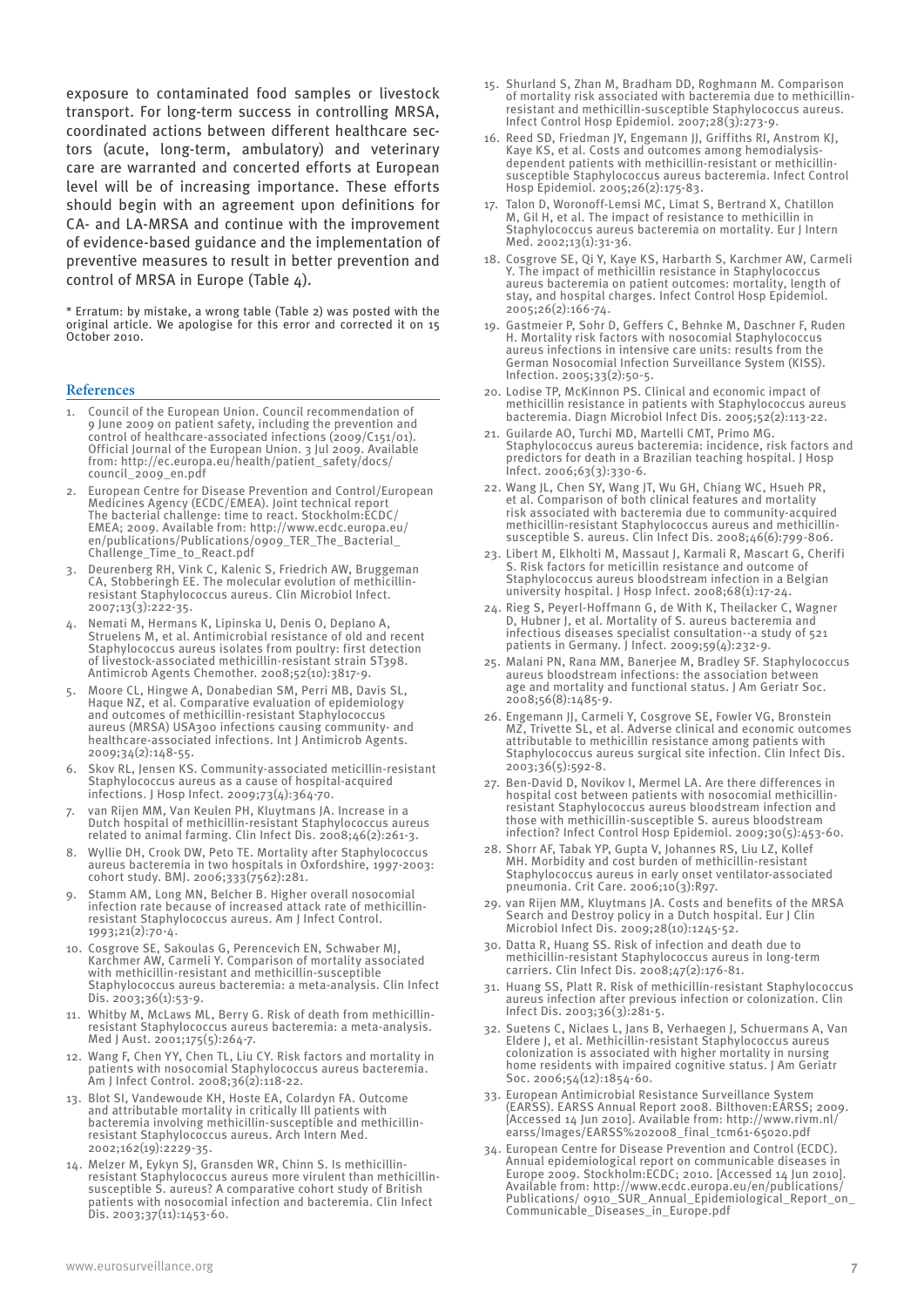- 35. Tenover FC, Goering RV. Methicillin-resistant Staphylococcus aureus strain USA300: origin and epidemiology. J Antimicrob Chemother. 2009;64(3):441-6.
- 36. Ellington MJ, Perry C, Ganner M, Warner M, McCormick S, Hill RL, et al. Clinical and molecular epidemiology of ciprofloxacinsusceptible MRSA encoding PVL in England and Wales. Eur J Clin Microbiol Infect Dis. 2009; 28(9):1113-21.
- 37. Diederen BM, Kluytmans JA. The emergence of infections with community-associated methicillin resistant Staphylococcus aureus. J Infect. 2006;52(3):157-68.
- 38. Denis O, Deplano A, De Beenhouwer H, Hallin M, Huysmans G, Garrino MG, et al. Polyclonal emergence and importation of community-acquired methicillin-resistant Staphylococcus aureus strains harbouring Panton-Valentine leucocidin genes in Belgium. J Antimicrob Chemother. 2005;56(6):1103-6.
- 39. Larsen AR, Stegger M, Goering R, Sørum M, Skov R. Emergence and dissemination of the methicillin resistant Staphylococcus aureus USA300 clone in Denmark (2000-2005). Euro Surveill. 2007;12(2):pii=682. Available from: http://www. eurosurveillance.org/ViewArticle.aspx?ArticleId=682
- 40. Bocher S, Gervelmeyer A, Monnet DL, Molbak K, Skov RL, Danish CA-MRSA Study Group. Methicillin-resistant Staphylococcus aureus: risk factors associated with community-onset infections in Denmark. Clin Microbiol Infect. 2008;14(10):942-8.
- 41. Gillet Y, Issartel B, Vanhems P, Fournet JC, Lina G, Bes M, et al. Association between Staphylococcus aureus strains carrying gene for Panton-Valentine leukocidin and highly lethal necrotising pneumonia in young immunocompetent patients. Lancet. 2002;359(9308):753-9.
- 42. Witte W, Strommenger B, Cuny C, Heuck D, Nuebel U. Methicillin-resistant Staphylococcus aureus containing the Panton-Valentine leucocidin gene in Germany in 2005 and 2006. J Antimicrob Chemother. 2007;60(6):1258-63.
- 43. Manzur A, Dominguez AM, Pujol M, Gonzalez MP, Limon E, Hornero A, et al. Community-acquired methicillin-resistant Staphylococcus aureus infections: an emerging threat in Spain. Clin Microbiol Infect. 2008;14(4):377-80.
- 44. Bartels MD, Boye K, Rhod Larsen A, Skov R, Westh H. Rapid increase of genetically diverse methicillin-resistant Staphylococcus aureus, Copenhagen, Denmark. Emerg Infect Dis. 2007;13(10):1533-40.
- 45. Ruppitsch W, Stoger A, Schmid D, Fretz R, Indra A, Allerberger et al. Occurrence of the USA300 community-acquired Staphylococcus aureus clone in Austria. Euro Surveill. 2007;12(10):E071025.1.
- 46. Goering RV, Larsen AR, Skov R, Tenover FC, Anderson KL, Dunman PM. Comparative genomic analysis of European and Middle Eastern community-associated methicillin-resistant Staphylococcus aureus (CC80:ST80-IV) isolates by highdensity microarray. Clin Microbiol Infect. 2009; 15(8):748-55.
- 47. Larsen AR, Stegger M, Bocher S, Sorum M, Monnet DL, Skov RL. Emergence and characterization of community-associated methicillin-resistant Staphyloccocus aureus infections in Denmark, 1999 to 2006. J Clin Microbiol. 2009;47(1):73-8.
- 48. Fang H, Hedin G, Li G, Nord CE. Genetic diversity of communityassociated methicillin-resistant Staphylococcus aureus in southern Stockholm, 2000-2005. Clin Microbiol Infect. 2008;14(4):370-6.
- 49. Marchese A, Gualco L, Maioli E, Debbia E. Molecular analysis and susceptibility patterns of meticillin-resistant Staphylococcus aureus (MRSA) strains circulating in the community in the Ligurian area, a northern region of Italy: emergence of USA300 and EMRSA-15 clones. Int J Antimicrob Agents. 2009;34(5):424-8.
- 50. Jappe U, Heuck D, Strommenger B, Wendt C, Werner G, Altmann D, et al. Staphylococcus aureus in dermatology outpatients with special emphasis on community-associated methicillinresistant strains. J Invest Dermatol. 2008;128(11):2655-64.
- 51. Thibaut S, Caillon J, Huart C, Grandjean G, Lombrail P, Potel G, et al. Susceptibility to the main antibiotics of Escherichia coli and Staphylococcus aureus strains identified in communit acquired infections in France (MedQual, 2004-2007). Med Mal Infect. 2010;40(2):74-80.
- 52. Vourli S, Vagiakou H, Ganteris G, Orfanidou M, Polemis M, Vatopoulos A, et al. High rates of community-acquired, Panton-Valentine leukocidin (PVL)- positive methicillin-resistant S. aureus (MRSA) infections in adult outpatients in Greece. Euro Surveill. 2009;14(2):pii=19089. Available from: http://www. eurosurveillance.org/ViewArticle.aspx?ArticleId=19089
- 53. European Food Safety Authority (EFSA). Analysis of the baseline survey on the prevalence of methicillin-resistant Staphylococcus aureus (MRSA) in holdings with breeding pigs, in the EU, 2008 - Part A: MRSA prevalence estimates. EFSA Journal 2009;7(11):1376.
- 54. Bosch T, de Neeling AJ, Schouls LM, van der Zwaluw KW, Kluytmans JA, Grundmann H, et al. PFGE diversity within the methicillin-resistant Staphylococcus aureus clonal lineage ST398. BMC Microbiol. 2010;10:40.
- 55. Monecke S, Kuhnert P, Hotzel H, Slickers P, Ehricht R. Microarray based study on virulence-associated genes and resistance determinants of Staphylococcus aureus isolates from cattle. Vet Microbiol. 2007;125(1-2):128-40.
- 56. Schwarz S, Kadlec K, Strommenger B. Methicillin-resistant Staphylococcus aureus and Staphylococcus pseudintermedius detected in the BfT-GermVet monitoring programme 2004-2006 in Germany. J Antimicrob Chemother. 2008;61(2):282-5.
- 57. Cuny C, Strommenger B, Witte W, Stanek C. Clusters of infections in horses with MRSA ST1, ST254, and ST398 in a veterinary hospital. Microb Drug Resist. 2008;14(4):307-10.
- 58. Voss A, Loeffen F, Bakker J, Klaassen C, Wulf M. Methicillinresistant Staphylococcus aureus in pig farming. Emerg Infect Dis. 2005;11(12):1965-6.
- Denis O, Suetens C, Hallin M, Catry B, Ramboer I, Dispas M, et al. Methicillin-resistant Staphylococcus aureus ST398 in swine farm personnel, Belgium. Emerg Infect Dis. 2009;15(7):1098-101.
- 60. Cuny C, Nathaus R, Layer F, Strommenger B, Altmann D, Witte W. Nasal colonization of humans with methicillin-resistant Staphylococcus aureus (MRSA) CC398 with and without exposure to pigs. PLoS One. 2009;4(8):e6800.
- 61. Köck R, Harlizius J, Bressan N, Laerberg R, Wieler LH, Witte W, et al. Prevalence and molecular characteristics of methicillinresistant Staphylococcus aureus (MRSA) among pigs on German farms and import of livestock-related MRSA into hospitals. Eur J Clin Microbiol Infect Dis. 2009;28(11):1375-82.
- 62. Wulf MW, Markestein A, van der Linden FT, Voss A, Klaassen C, Verduin CM. First outbreak of methicillin-resistant Staphylococcus aureus ST398 in a Dutch hospital, June 2007. Euro Surveill. 2008;13(9):pii=8051. Available from: http:// www.eurosurveillance.org/ViewArticle.aspx?ArticleId=8051
- 63. Ekkelenkamp MB, Sekkat M, Carpaij N, Troelstra A, Bonten MJM. [[Endocarditis due to meticillin-resistant Staphylococcus aureus originating from pigs]. Ned Tijdschr Geneeskd. 2006;150(44):2442-7. Dutch.
- 64. Pan A, Battisti A, Zoncada A, Bernieri F, Boldini M, Franco A, et al. Community-acquired methicillin-resistant Staphylococcus aureus ST398 infection, Italy. Emerg Infect Dis. 2009;15(5):845-7.
- 65. Witte W, Strommenger B, Stanek C, Cuny C. Methicillinresistant Staphylococcus aureus ST398 in humans and animals, Central Europe. Emerg Infect Dis. 2007;13(2):255-8.
- 66. Dutch Working Party on Antibiotic Policy (SWAB). NethMap 2008, Consumption of antimicrobial agents and antimicrobial resistance among medically important bacteria in the Netherlands, 2009. Amsterdam:SWAB. [Accessed 14 Jun 2010]. Available from: http://www.swab.nl/swab/cms3.nsf/uploads/6 E11368E7BB72739C12575940049664D/\$FILE/NethMap\_2008. pdf
- 67. Welinder-Olsson C, Floren-Johansson K, Larsson L, Oberg S, Karlsson L, Ahren C. Infection with Panton-Valentine leukocidin-positive methicillin-resistant Staphylococcus aureus t034. Emerg Infect Dis. 2008;14(8):1271-2.
- 68. Kehrenberg C, Cuny C, Strommenger B, Schwarz S, Witte W. Methicillin-resistant and -susceptible Staphylococcus aureus strains of clonal lineages ST398 and ST9 from swine carry the multidrug resistance gene cfr. Antimicrob Agents Chemother. 2009;53(2):779-81.
- 69. de Boer E, Zwartkruis-Nahuis JT, Wit B, Huijsdens; XW, de Neeling AJ, Bosch T, et al. Prevalence of methicillin-resistant Staphylococcus aureus in meat. Int J Food Microbiol. 2009; 134(1-2):52-6.
- 70. Jones TF, Kellum ME, Porter SS, Bell M, Schaffner W. An outbreak of community-acquired foodborne illness caused by methicillin-resistant Staphylococcus aureus. Emerg Infect Dis. 2002;8(1):82-4.
- 71. Kluytmans J, van Leeuwen W, Goessens W, Hollis R, Messer S, Herwaldt L, et al. Food-initiated outbreak of methicillinresistant Staphylococcus aureus analyzed by pheno- and genotyping. J Clin Microbiol. 1995;33(5):1121-8.
- 72. Carlet J, Astagneau P, Brun-Buisson C, Coignard B, Salomon V, Tran B, et al. French national program for prevention of healthcare-associated infections and antimicrobial resistance, 1992-2008: positive trends, but perseverance needed. Infect Control Hosp Epidemiol. 2009;30(8):737-45.
- 73. Scientific Institute of Public Health. National Surveillance of Hospital Infections (NSIH). National Surveillance of Nosocomial Septicemia (Hospital-wide). National Analysis. Data from 1/01/2008 to 31/12/2008. Brussels: NSIH; 30 Jun 2009. Available from: http://www.iph.fgov.be/nsih/download/SEP/ sBelg\_2008\_data.pdf.